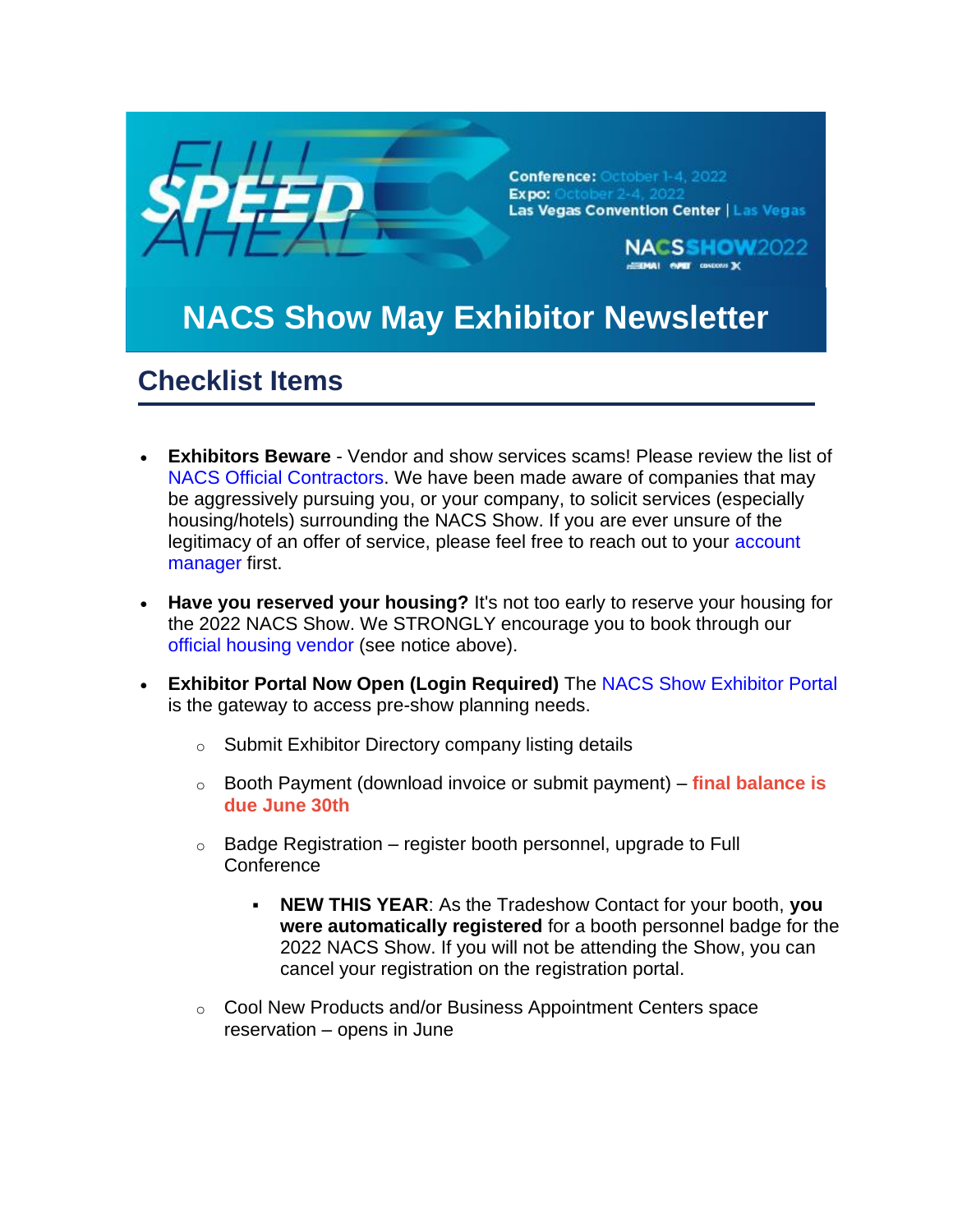## **Pre-Show Prep Meeting**

Please join us July 13th (1:00-5:30 pm) and 14th (8:30-10:30 am)\* at the Las Vegas Convention Center for the return of our in-person NACS Pre-Show Prep meeting. This meeting is designed to equip exhibitors and their logistics teams with the insights and tools necessary for a successful NACS Show.

#### [To learn more and register now!](https://www.nacsshow.com/Exhibit/Exhibit-Preparation-and-Booth-Setup/Pre-Show-Prep-Meeting?utm_source=email&utm_medium=email&utm_campaign=NS_NL_52422)

\*Times are subject to slight changes. Happy hour and 7/14 breakfast is complimentary. All other meals, travel and hotel is the responsibility of the attendee.

## **NACS Food Safety Conference**

Sponsorship opportunities are now available for the inaugural NACS Food Safety Conference, to be held October 1 in conjunction with the NACS Show. This will be a full day of content and networking that focuses on the common goal of protecting public health and advancing food safety in the global convenience retail industry.

Audience members will include food safety, operations, and risk management leaders from global and U.S.-based convenience retail companies. For sponsorship details and contact information [click here.](https://www.convenience.org/Media/Daily/2022/May/12/4-NACS-to-Host-1st-Food-Safety-Summit_NACSShow?utm_source=email&utm_medium=email&utm_campaign=NS_NL_52422)

# **Exhibitor Service Kit**

Exhibitor Service Kit coming July 2022. The Exhibitor Service Kit will include:

- General Information
- Freeman Services (Audio Visual, Carpet, Cleaning, Furnishings, Labor, Signs, Booth Accessories)
- Exhibitor Appointed Contractors (EAC)
- Shipping & Material Handling (Shipping Labels, Cold Storage, Material Handling and Delivery Details)
- Facility Info & Order Forms (Electric & other Utilities, Sampling, Internet, Phone orders)
- Additional Services (Lead Retrieval, Animals, Vehicles, Refrigeration)
- Marketing & Promotion (Logos, Advertising, Meeting Rooms)